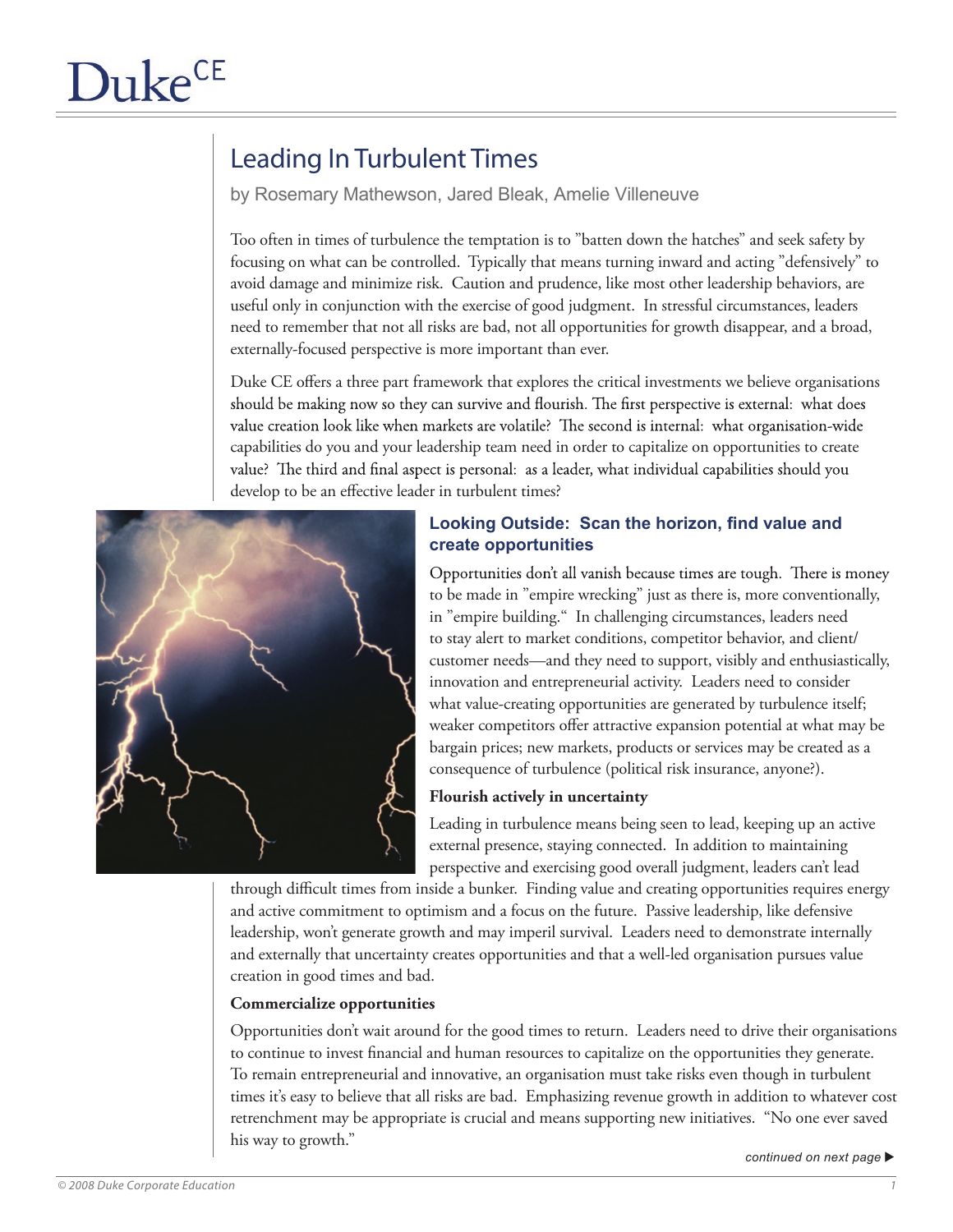# **Looking Inside: the danger of paralysis in turbulent times**

There is a portfolio of capabilities that CEOs should be cultivating across their organisations. Business units need to continue doing business; managers need to continue managing, and decisions must continue to be made; the attitudes and abilities that counteract the tendency towards paralysis in the face of turbulence become even more critical in difficult conditions.

#### **Maintain momentum**

A common reaction to feared or actual economic instability is to cut budgets and postpone planned initiatives. Many business units in large organisations all but stop doing business as implementation of initiatives and long-planned activities are stalled in favor of further stakeholder analysis and research



to minimize risk. Often, paralysis results when executives aren't directly connected to and directly accountable for the strategic objectives of the organisation. And that paralysis can be even more damaging when the disconnection extends to middle managers who may feel disempowered in the face of executive indecision. Agility and responsiveness to market fluctuations are essential, yet it is equally important to maintain the momentum of core activities and initiatives that protect the long term.

#### **Stay focused on performance; have difficult conversations**

When leaders and mangers are connected to the strategic goals and performance of the organisation, they are more likely to be aligned for the good of the entire organisation, not just their particular silo. An organisation can measure this capacity according to the productive, difficult conversations leaders and managers are having in the service of performance. The important conversations—especially in difficult times—are the ones about reprioritization, challenges to unproductive behaviours, and honest assessment of the future of the business or the survival of specific initiatives. In our experience, managers and businesses that are consciously connected to their long-term valuecreating viability show greater commitment to both their short - and the long-term health. Companies that have these conversations

at scale tend not to house the quiet saboteurs of important changes across businesses, breeders of toxic subcultures or executives or managers unable to act quickly in an aligned fashion.

# **Make decisions in ambiguity**

Organisations also need to be able to make decisions when the future is even more uncertain than during normal times. This is a company-wide capability that means an organisation can position itself for the future by maintaining execution and, at the same time, acting to create strategic options. Too often in turbulent times, managers and business units seek extra assurance from stakeholders and agreement from ever larger pools of sponsors. "Medicating anxiety" and/or "passing the buck" to stakeholders is a common response to ambiguous circumstances. Yet it is precisely in the face of uncertainty that accountability and empowerment should be pushed harder and further down the organisation. Experienced leaders know that decisions at the level closest to market conditions are often the best way to manage the particular risks of ambiguity.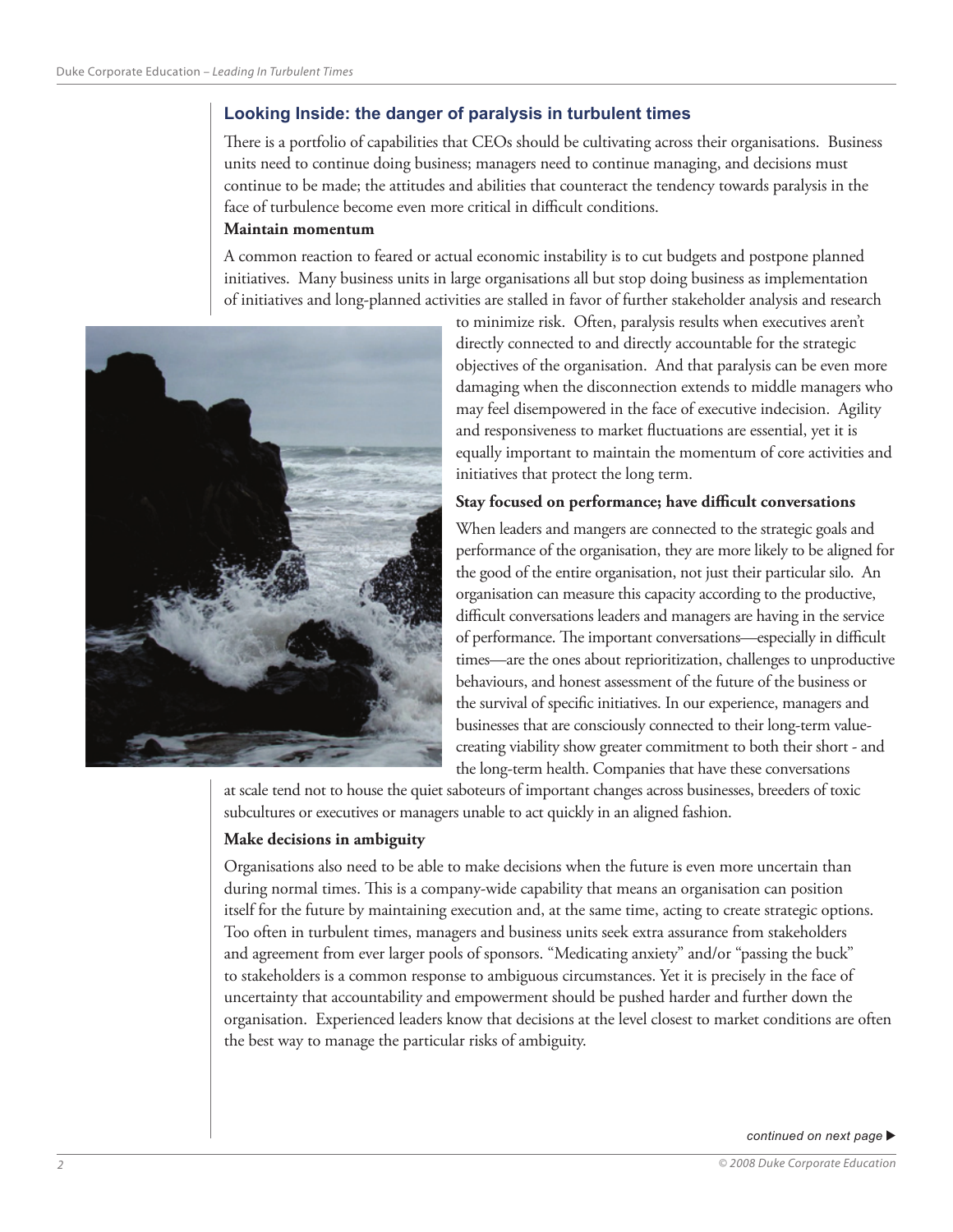#### **Motivate others**

It is even more difficult to maintain momentum when organisations undertake large-scale restructuring, acquisitions or headcount reductions — all of which exaggerate an already high rate of change. Those are the circumstances, of course, when it is especially important that managers and leaders motivate their teams and one another so they stay focused on the business's performance. An organisation's leadership promise (i.e., "Why do I want to work here?") is proven by the leadership's capacity to motivate and inspire its workforce, especially in challenging environments.

*For many organisations, retention of key talent goes far beyond remuneration packages and perks. Earning employee loyalty relates directly to the leadership promise. The leaders at MTN and Ferrari , two companies known for the commitment of their staff, present great examples.*

Managers and leaders at all levels must be able to demonstrate to their teams and to each other the emotional and personal benefits of being a part of the organisation. During turbulent times that is especially important for the high-potential talent who will otherwise be the first with the opportunity to leave when markets improve.

#### **Influence to lead upwards and across**

In our experience, the final common response to greater risk is the retreat of managers into silos that become even more difficult to break through or align. As previously noted, value creation in turbulent times is unlikely to come by doing more of the same. Rather it will often come from spotting opportunities that do not fit within one silo but require leaders and managers across geographies, functions and silos to collaborate. To add to the challenge, that collaboration may be needed even without immediate benefit to a collaborating business unit's P&L statement. It is also even more important that leaders and managers be sufficiently empowered and energized to challenge upwards. Living closer to the markets during times of great uncertainty means that managers are more likely to have valuable insights from the front line and are often well positioned to experiment locally. To gain that critical level of collaboration, a company must have developed a broad capacity amongst its leaders to influence across and upwards, usually without direct reporting authority.

*In an organisation that thrives in difficult times, decisions are made at the right level, not necessarily the highest level; investment continues in building the capacity of leaders and managers; and the strategic and performance goals are clear, compelling and relevant.*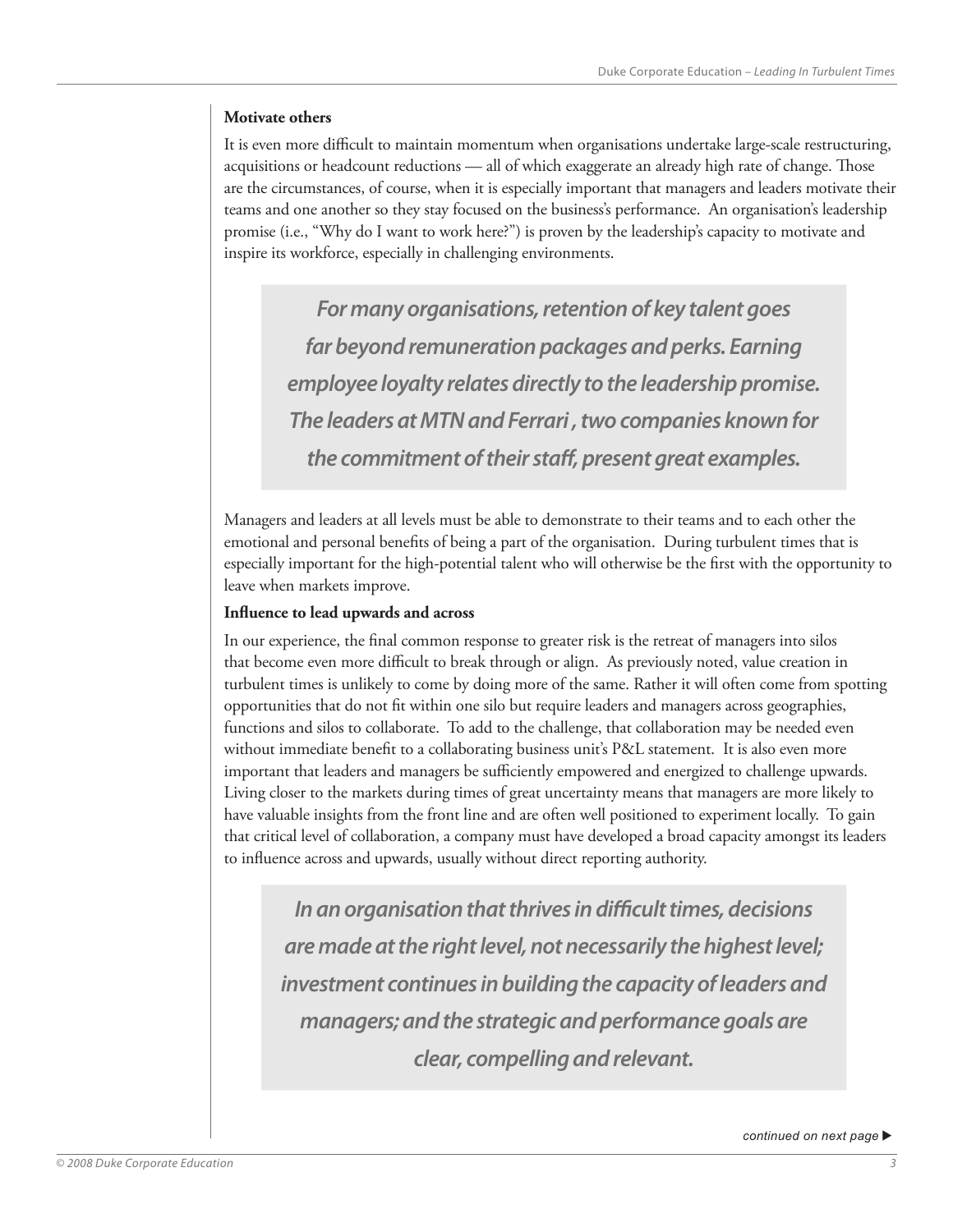# **Looking Deep Inside: meeting the challenge through personal leadership**

Perhaps the most important thing a leader can do when buffeted by trouble and turbulence is to keep "an even keel " as the storm rages. Turbulence increases stress and anxiety; lower morale typically accompanies uncertainty. A leader must have the discipline and focus to remain steady him- or herself, and the emotional maturity to calm followers and keep the organization functioning effectively in the midst of the turbulence.



#### **Maintain focus and discipline**

Turbulent times have produced several archetypal leaders.

*Examples include Nelson Mandela, Mahatma Gandhi, Winston Churchill and Franklin D Roosevelt*

Such leaders epitomize focus to a cause as well as commitment to what they believe is right. Such a leader exudes confidence and produces confidence in followers—not an unrealistically optimistic confidence, but the expressed conviction that "Together, we can do it."

#### **Give yourself permission to be flexible**

It may seem counterintuitive to require leaders to have flexibility at the same time that they need discipline and focus. The ability to remain committed to a course of action while simultaneously maintaining the openness to changing direction or changing one's mind are, however, actually aligned and parallel

requirements for leaders, particularly in turbulent times. Too often leaders are unwilling to admit mistakes or alter what they discover to be faulty thinking because they fear being perceived as weak or vacillating, even when changing directions or views would be best. Flexibility is neither indecision nor inconsistency; rather it is a strength that allows a leader to respond to changed circumstances or new understanding with changed thinking, and to bear the challenges and risks that change creates.

*One such example is Henry Paulson's recent refusal to apologise for changing course in response to market activities. It is worth noting that Paulson was in effect quoting John Maynard Keynes, who was from the standpoint of economic philosophy almost Paulson's opposite, and who similarly made his remarks during an unprecedented economic crisis.*